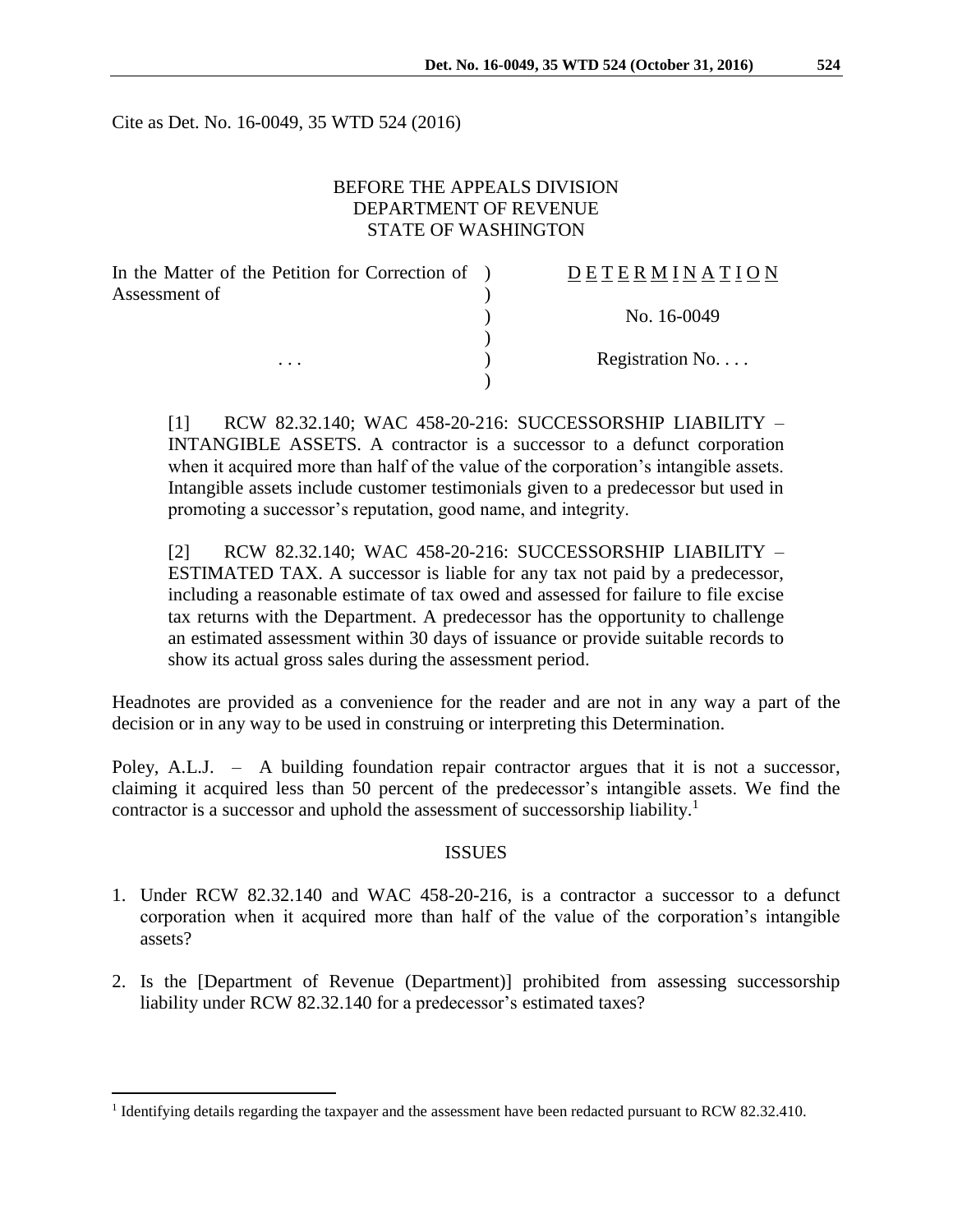### FINDINGS OF FACT

[Corporation], registration number . . . , formed in 2004 and operated a business of waterproofing basements and crawlspaces and remediating damaged building foundations. Corporation recorded business transactions using the cash-basis method of accounting. Since May 2007, [Officer 1] has been identified as a corporate officer for Corporation and the main contact for Corporation's tax reporting account with the Department. [Officer 2] has also been a corporate officer of Corporation since at least May 2014.

Corporation had an agreement with . . . and its related entity, . . . (together, Vendor), to operate as a dealer for Vendor's products and services in . . . . As part of their agreement, Vendor would advertise on Corporation's behalf, including creating and maintaining Corporation's websites. Vendor would also funnel potential customers to Corporation. In exchange, Corporation would use techniques and methods developed by Vendor in conjunction with Vendor's patented products, which came with Vendor's transferable, lifetime warranty. Vendor provided marketing materials and product brochures to Corporation, and Corporation was required to use Vendor's proprietary software to manage customer jobs and orders. Vendor also granted to Corporation a non-exclusive, non-sublicensable license to use Vendor's names and trademarks in Corporation's trade name and logo. Corporation paid for the right to be Vendor's dealer.

In 2013, Corporation began having difficulties with Vendor. By the end of May, 2014, Vendor and Corporation ended their business relationship. Corporation no longer received customer leads, advertising, or website support from Vendor, and was unable to order Vendor's products for resale. Vendor also prohibited Corporation from referring to Vendor's products, methods, names, and trademarks, which meant Corporation could no longer use its trade name.

The [Department] assessed \$ . . . in unpaid tax against Corporation for various periods between December 2011 and March 2014. When the assessments remained unpaid, the Department issued warrants. On August 1, 2012, the Department issued Warrant No. . . . against Corporation for \$. .., which included \$ ... of tax. On April 14, 2014, the Department issued Warrant No.... against Corporation for \$ . . . , which included \$ . . . of tax. On June 18, 2014, the Department issued Warrant No. . . . against Corporation for \$ . . . , which included \$ . . . of tax.

Based on these unpaid warrants, the Department also held a brief adjudicative proceeding to revoke Corporation's certificate of registration.<sup>2</sup> On September 10, 2014, the Department issued an initial order of revocation against Corporation. On October 30, 2014, revenue agents from the Department visited Corporation's physical location to post the final revocation order and close the business. [Officer 2] was present at the location and indicated she was the office manager. According to Revenue Agent Randy McQuarrie, one of the revenue agents who posted the revocation order, [Officer 2] stated that Corporation had ceased operating in June 2014 after a distributor severed its relationship with Corporation, and the business was now known as "...."

Corporation did not file tax returns for the monthly tax reporting periods from April 2014 through October 2014, so on December 12, 2014, the Department issued an estimated assessment

 $\overline{a}$ 

<sup>&</sup>lt;sup>2</sup> A business must obtain a certificate of registration from the Department prior to engaging in any taxable activity in Washington. RCW 82.32.030.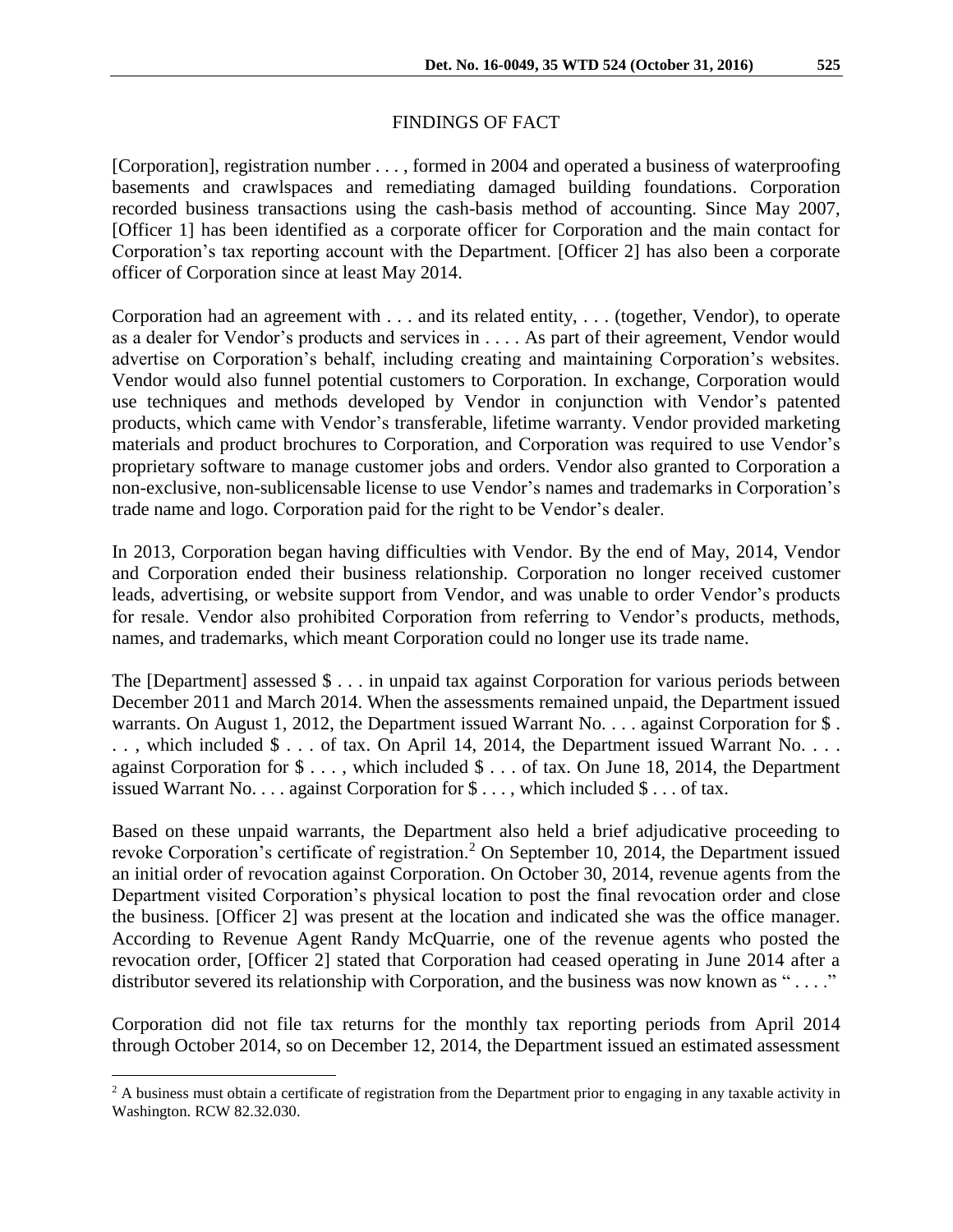based on Corporation's previously reported figures. When Corporation did not pay the assessment, on January 28, 2015, the Department issued Warrant No. . . . against Corporation for \$ . . . , which included \$ . . . of estimated tax.

Previously, in 2011, [Officer 1] filed a Certificate of Formation of . . . , registration number . . . , with the Washington Secretary of State's Corporations Division and obtained a certificate of registration from the Department. [Officer 1] later changed the name of the entity to [Taxpayer]. [Officer 1] has always been the sole member of Taxpayer.

Taxpayer did not report any business activity to the Department for several years and the Department administratively closed the tax reporting account effective June 30, 2014. In August 2014, [Officer 1] contacted the Department to reopen Taxpayer's account as Taxpayer had obtained a general contractor license and was offering basement waterproofing and building foundation repair services to customers. Taxpayer has since reported gross receipts to the Department at a similar level as Corporation's most recent reported filings.

When Corporation did not pay the four outstanding tax warrants issued against it, the Department investigated and concluded that Taxpayer was Corporation's successor based on the following information:

- Taxpayer and Corporation were both engaged in waterproofing basements and repairing building foundations.
- The Department submitted a demand for payment on Corporation's bond in July 2014, impairing Corporation's contractor license, shortly before Taxpayer obtained its contractor license and began operating.
- Taxpayer's sole member, [Officer 1], was Corporation's longstanding officer and president, lending management experience and business acumen. Taxpayer's office manager, [Officer 2], was also formerly an officer of Corporation.
- Workers, either employees or independent contractors, who previously represented Corporation while on the job with Corporation's customers now represent Taxpayer to Taxpayer's customers. Taxpayer has the advantage of the workers' knowledge, skills, and training.
- Taxpayer and Corporation both reported holding the same contractor's insurance policy, No. . . . , according to the Department of Labor & Industries website.
- Taxpayer and Corporation operated out of the same physical address, . . . , and use the same private mailbox as a mailing address, ....
- Taxpayer and Corporation have advocated for each other in Departmental actions. Taxpayer was listed as the source of the fax appealing the initial order of revocation of Corporation's business license. Corporation was listed as the source of the fax appealing the denial of Taxpayer's application for a reseller permit.
- Taxpayer uses the same phone number, . . . , that Corporation had listed on its former website. About Us, . . .; *see* Petitioner's Exhibits, Folder B.
- Between May and December 2014, visitors to one of Corporation's former websites,  $\dots$ , were redirected to Taxpayer's current website, . . . .
- Taxpayer used Corporation's former website, . . . , and Corporation's email, . . . , when promoting itself as an exhibitor in the . . . RV Show in September 2014.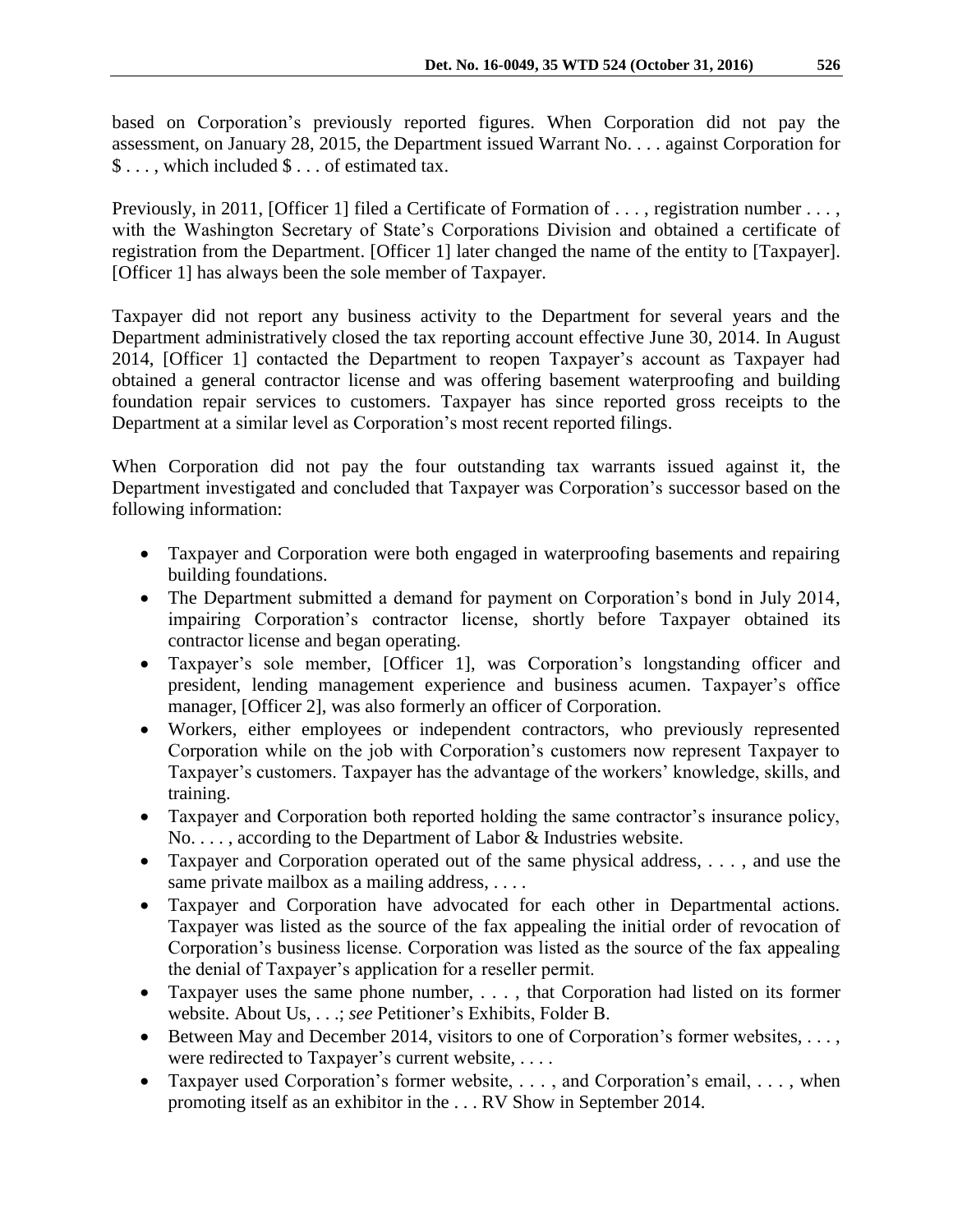Taxpayer relies upon Corporation's experience to attract new customers. Taxpayer's website on December 22, 2015, stated:

About, . . . (last visited December 31, 2015) (emphasis added). Taxpayer also presents on its website a "case study" of . . . in . . . , who was a customer of Corporation, not Taxpayer. . . . , . . . (last visited December 31, 2015).

. . .

 Taxpayer relies upon Corporation's reputation by publishing testimonials from Corporation's customers on its website. . . . .

On April 16, 2015, the Department issued an Assessment of Successorship Liability against Taxpayer for the unpaid taxes of Corporation for the periods December 2011 through October 2014, in the amount of \$ . . . . The Department indicated that if this amount was not paid by May 18, 2015, the Department would amend Corporation's warrants to name Taxpayer as a legal successor. Taxpayer timely appealed the Assessment of Successorship Liability.

At the hearing, Taxpayer claimed that it did not acquire the majority of Corporation's intangible assets. Taxpayer asserted that Corporation's main intangible asset, Corporation's business relationship with Vendor, was not transferred to Taxpayer. Instead, Taxpayer stated that after Corporation's relationship with Vendor ended, the business had to "start from scratch" and build a company "from the ground up." Taxpayer did not provide any information regarding the value of Corporation's relationship with Vendor other than the relationship was Corporation's largest intangible asset. Taxpayer also acknowledged that had Corporation attempted to transfer its nonexclusive, non-sublicensable license to use Vendor's names and trademarks to Taxpayer, Vendor would likely bring legal action against Taxpayer.

Additionally, Taxpayer claimed the insurance policy number shared between it and Corporation is immaterial to a successorship analysis. Taxpayer claimed that the insurance company issued it an insurance policy with the same policy number as Corporation for the insurance company's internal convenience. Finally, Taxpayer argued that even if it had acquired its workers' knowledge and skills from Corporation, the value of such expertise is low as many construction workers commonly possess the knowledge and skills to perform Taxpayer's work.

### ANALYSIS

Whenever any taxpayer quits business or sells out, exchanges, or otherwise disposes of more than fifty percent of the fair market value of either its tangible or intangible assets, any tax payable under RCW Ch. 82.32 shall become immediately due and payable. RCW 82.32.140(1). RCW 82.32.140(2) contains the trigger for liability of a successor, and states:

Any person who becomes a successor shall withhold from the purchase price a sum sufficient to pay any tax due from the taxpayer until such time as the taxpayer shall produce a receipt from the department of revenue showing payment in full of any tax due or a certificate that no tax is due. If any tax is not paid by the taxpayer within ten days from the date of such sale, exchange, or disposal, the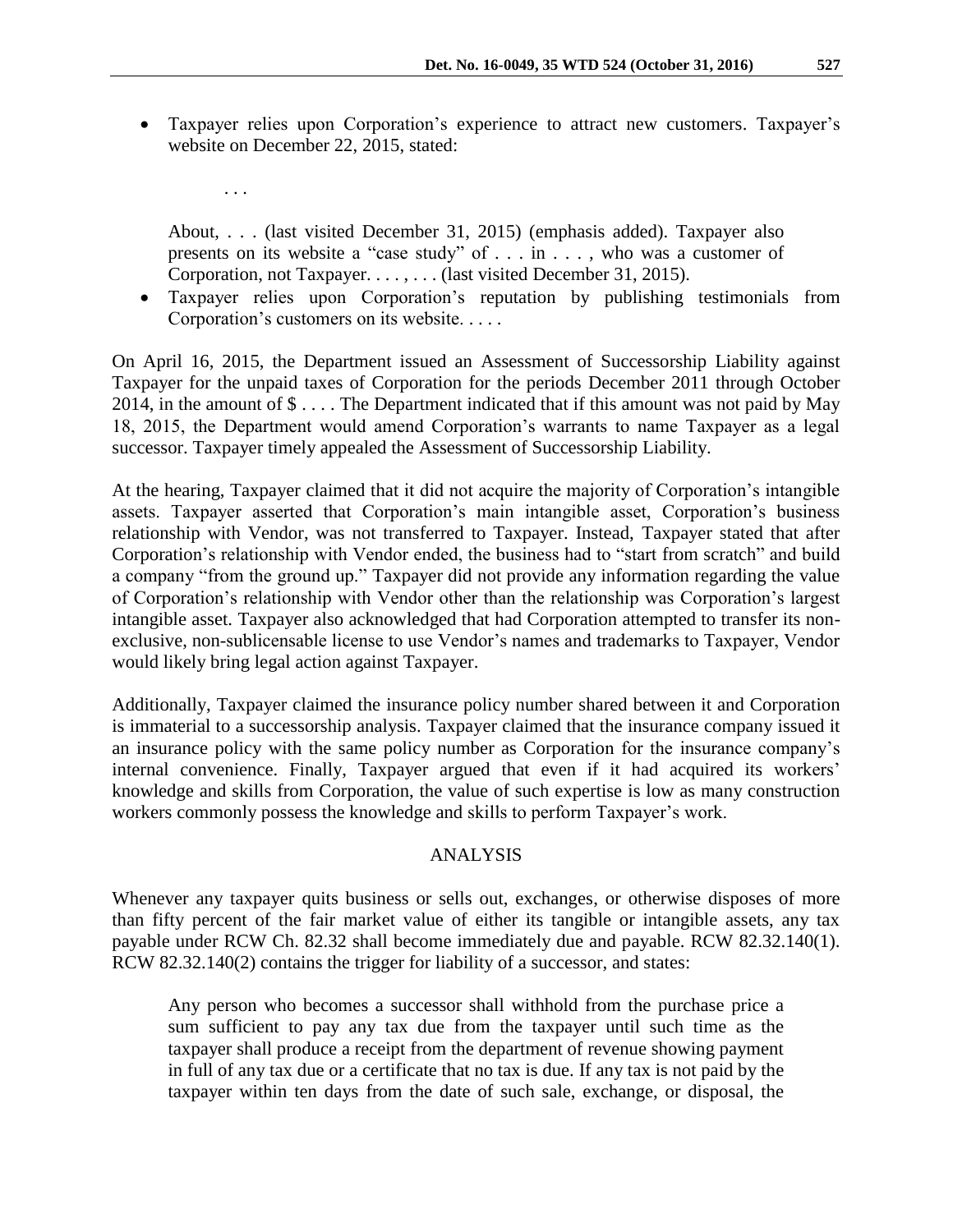successor shall become liable for the payment of the full amount of tax. If the fair market value of the assets acquired by a successor is less than fifty thousand dollars, the successor's liability for payment of the unpaid tax is limited to the fair market value of the assets acquired from the taxpayer. The burden of establishing the fair market value of the assets acquired is on the successor.<sup>3</sup>

The effect of RCW 82.32.140 is to place on the successor of a business the burden of providing for any outstanding tax liability incurred by its predecessor, and thereby to make the successor secondarily liable for such tax. *Tri-Financial Corp. v. Dep't of Revenue*, 6 Wn. App. 637, 640 (1972). The successor provisions enacted by the legislature are intended to ensure the collection of excise taxes remaining unpaid by a taxpayer who quits, sells out, exchanges, or otherwise disposes of his business or stock of goods. *Id*. at 642. The definition of successorship is not read narrowly. Det. No. 85-215A, 1 WTD 13 (1986), citing *Tri-Financial Corp.*, 6 Wn. App. 637.

A "successor" is defined in RCW  $82.04.180(1)(a)$  as:

 $\overline{a}$ 

Any person to whom a taxpayer quitting, selling out, exchanging, or disposing of a business sells or otherwise conveys, directly or indirectly, in bulk and not in the ordinary course of the taxpayer's business, more than fifty percent of the fair market value of either the (i) tangible assets or (ii) intangible assets of the taxpayer.

Thus, Taxpayer is a successor of Corporation if 1) Corporation quit, sold out, exchanged, or disposed of [its] business; 2) sold or otherwise conveyed, directly or indirectly; 3) in bulk and not in the ordinary course of [its business]; 4) more than fifty percent of the fair market value of either [its] tangible assets or intangible assets; 5) to Taxpayer. *Id.*; Det. No. 05-0313, 26 WTD 27 (2007). Taxpayer's dispute solely relates to the fourth prong.

WAC 458-20-216 (Rule 216) is the Department's administrative rule regarding successor liability. Rule 216(3) [describes] tangible and intangible assets for purposes of the rule, and states:

(a) **Tangible assets**. "Tangible assets" include, but are not limited to, materials, supplies, merchandise, inventory, equipment, or other tangible personal property.

(b) **Intangible assets**. "Intangible assets" include, but are not limited to, all moneys and credits including mortgages, notes, accounts, certificates of deposit; tax certificates; judgments; state, county and municipal bonds; bonds of the United States and of foreign countries; bonds, stocks, or shares of private corporations; personal service contracts; trademarks; trade names; brand names; patents; copyrights; trade secrets; franchise agreements; licenses; permits; core

<sup>&</sup>lt;sup>3</sup> On the other hand, no successor shall be liable for any tax due from the person from whom the successor has acquired a business or stock of goods if the successor gives written notice to the Department of such acquisition, and no assessment is issued by the Department within six months of receipt of such notice against the former operator of the business, and a copy mailed to the successor, or provided electronically to the successor in accordance with RCW 82.32.135. RCW 82.32.140(4). Taxpayer did not comply with this provision so it is not at issue in this appeal.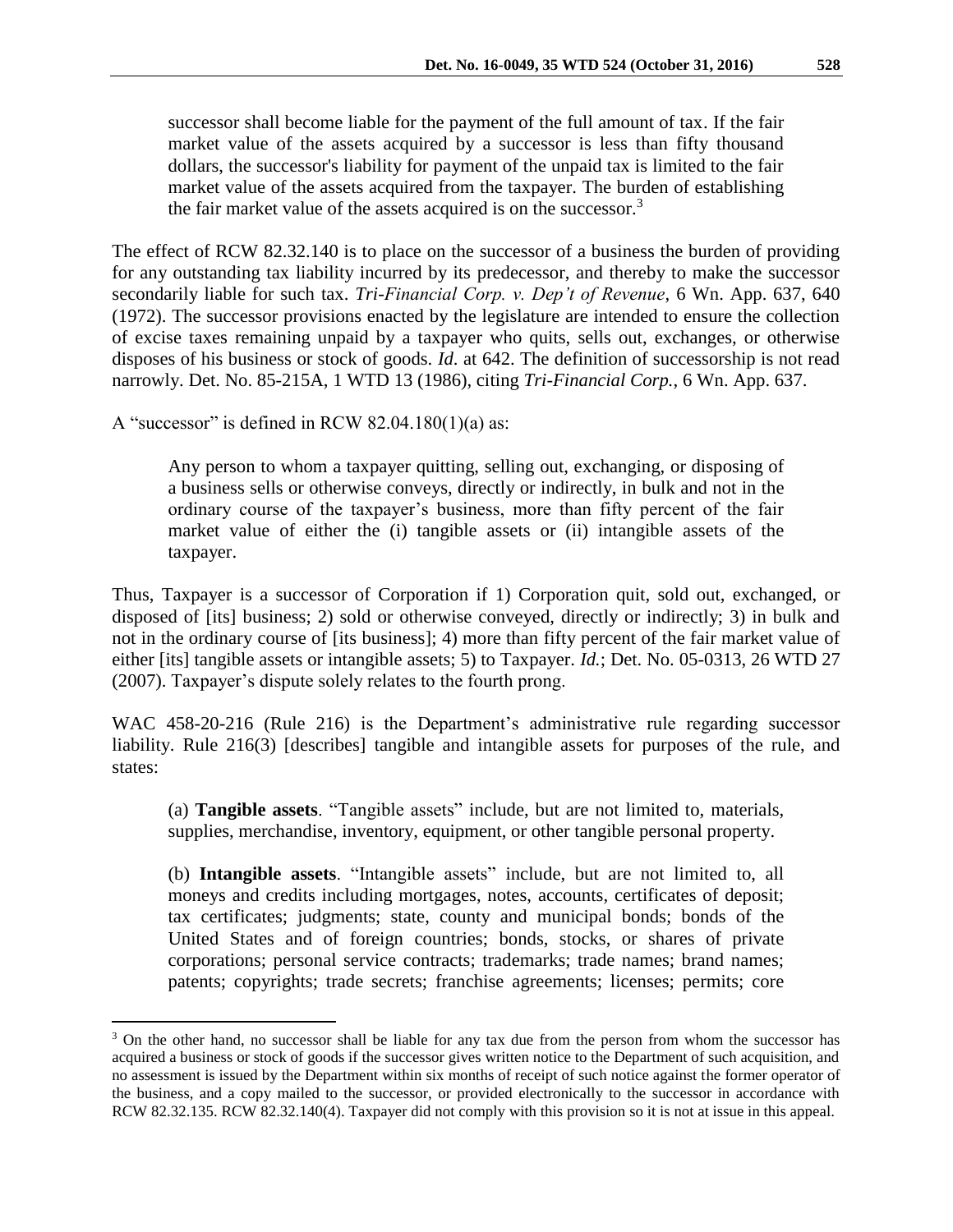deposits of financial institutions; noncompete agreements; business name; *telephone numbers and internet addresses; customer . . . lists*; *favorable contracts and financing agreements; reputation; exceptional management; prestige; good name; integrity of a business*; or other intangible personal property.

# (Emphasis added.)

Taxpayer argues that Corporation did not convey its largest intangible asset: Corporation's business relationship with Vendor. However, by the time Taxpayer began operating, Vendor had already severed its relationship with Corporation. Thus, Corporation did not possess a business relationship with Vendor at the time it quit, sold out, exchanged, or disposed of its business. Corporation, therefore, did not have the option to convey or not convey the relationship to Taxpayer as it was no longer an asset of Corporation.

As detailed in Rule 216, "intangibles" include but are not limited to: telephone numbers, internet addresses, customer lists, favorable contracts, reputation, management, prestige, good name, business integrity, or other intangible personal property. Rule 216(3)(b). Here, Taxpayer has acquired the following intangible assets from Corporation:

- Physical address
- Mailing address
- Phone number
- Email address
- Management
- Workers
- Contractor's insurance policy
- Prestige
- $\bullet$  Integrity
- Reputation

Taxpayer claims that the value of any expertise obtained from Corporation's management and workers is low as such expertise is not unique. But Taxpayer's website emphasizes the extensive training and certification of its experts and professional teams, indicating that this knowledge is not common or insignificant. While Taxpayer does not have access to Vendor's products or dealer network, Taxpayer's website appears to offer the same contractor services as Corporation; Taxpayer has merely omitted references to trademarked brand names of products previously used. Further, on its website, Taxpayer talks of its "over thirty years combined experience" and company growth, and touts testimonials given to Corporation. Consequently, Taxpayer is relying on Corporation's years in business and customer service for its reputation, good name, and integrity. Taxpayer cannot now disclaim its connection to Corporation to avoid tax liability.

In sum, we conclude that Corporation "directly or indirectly" conveyed the vast majority of its intangible property -- its addresses, telephone numbers, customer list, management experience, contractor expertise, reputation, and goodwill to Taxpayer – that enhanced Taxpayer's ability to